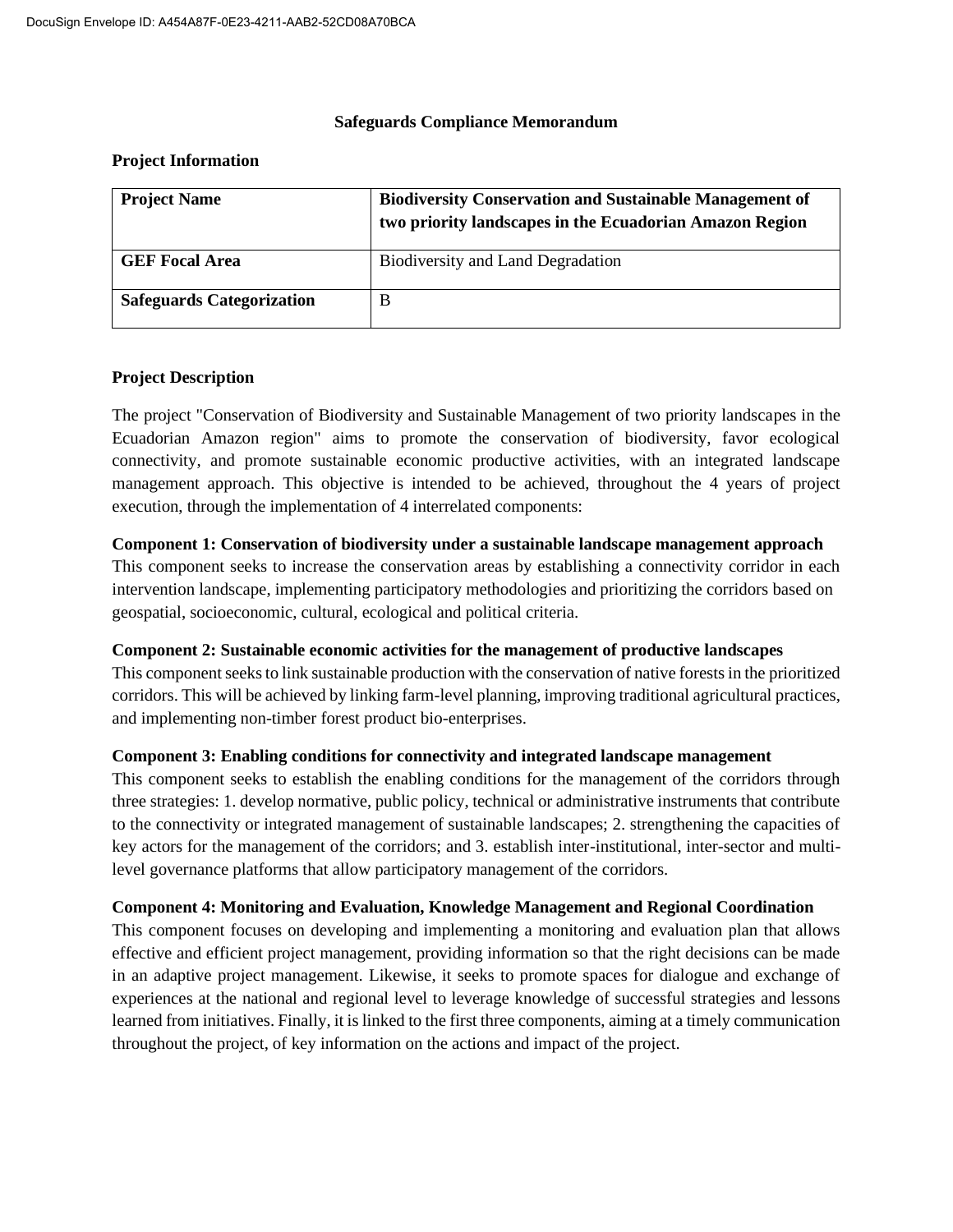#### **Project Location and Salient Physical Characteristics Relevant for the Safeguards Analysis**

The two proposed project landscapes: Putumayo–Aguarico and Palora-Pastaza include the two main Ecuadorian tributaries of the Amazon River (The Napo and Pastaza rivers). The two landscapes play a significant role connecting areas of high conservation value, acting as biological corridors, buffers for protected areas and providers of other globally important ecosystem services. Several indigenous nationalities live in both landscapes, and their practices, traditional knowledge and cultural beliefs have existed for centuries, providing an immense amount of knowledge about the tropical Amazon, with an important intrinsic cultural value.

## *The Putumayo - Aguarico Landscape*

The Putumayo - Aguarico Landscape has an extension of 144,915 ha, and covers 2 provinces (Orellana and Sucumbíos), 4 cantons (Orellana, Shushufindi, Cuyabeno, and La Joya de los Sachas) and 9 parishes (San Roque, Limonchocha, Shushufindi, Pañacocha, Tarapoa, Aguas Negras, Aljeandro Labaka, El Edén, and Pompeya). It has a population of 10,993 people, of which 4,458 (41%) people are indigenous, including communities of the Shuar, Kichwa, Waorani, Secoya, and Siona indigenous nationalities. The landscape is integrated into the great wetland of the Ecuadorian Amazon with 78% of it covered by forests; mostly evergreen lowland forest of the Putumayo-Caquetá Aguarico (59.8%), followed in extension by the Palmflooded forest of the Amazon floodplain (13.1%).The biomass in the landscape stores approximately 18.7 Mton of carbon, equivalent to 132 TonC/ha, representing higher carbon storage than the average in the Ecuadorian Amazon (123 TonC/ha).

The landscape connects three important protected areas (APs) of the Ecuadorian National Protected Areas System (SNAP): the Limoncocha Biological Reserve, the Cuyabeno Fauna Production Reserve and the Yasuní National Park, which together cover about 58.5% of the landscape area. Other conservation schemes are also present in the landscape with 14.6% declared as Protected Forest and Vegetation; 20.8% conserved under the Socio Bosque Program (PSB), 14.59% declared as RAMSAR site and 3.31% recognized as Important Bird and Biodiversity Areas (IBAs).

This area plays a key water flow regulation function in the Napo River basin, and is known as one of the main routes for bird migration and transit of large animals. As many as 12 species of fauna with some level of threat, on the International Union for Conservation of Nature (IUCN) Red List of Threatened Species are present in this area. Among these are the Amazonian manatee (Trichechus inunguis)(VU), giant otters (Pteronura brasiliensis)(EN) and river dolphins (Inia geoffrensis and Sotalia fluviatilis)(EN) that inhabit the aquatic ecosystems of the seasonal flooded forests of the landscape. Threatened mammals like the jaguar (Panthera onca) (NT) and the lowland amazonian tapir (Tapirus terrestris)(VU), that need vast and connected forest areas to maintain viable populations, are also found in this landscape.

Currently, 24% of the land use in the Putumayo - Aguarico landscape corresponds to an agricultural mosaic in which grasslands (5%) and crops (11%) predominate. The most frequent crops are African oil palm, cocoa, coffee and banana. Grassland and cocoa and coffee farms present an important opportunity to improve the conditions to provide ecosystem services through increasing forest biomass with native species (eg. through living fences and agro-silvo-pastoral systems). Complementarily, some small bioeconomy initiatives, implemented mainly by indigenous communities, can be found in this landscape; although they are incipient, they represent an opportunity for sustainable forest management. These are: freshwater fish like tilapia, paiche (arapaima gigas) and cachama (piaractus brachypomus); citronella; guayusa (ilex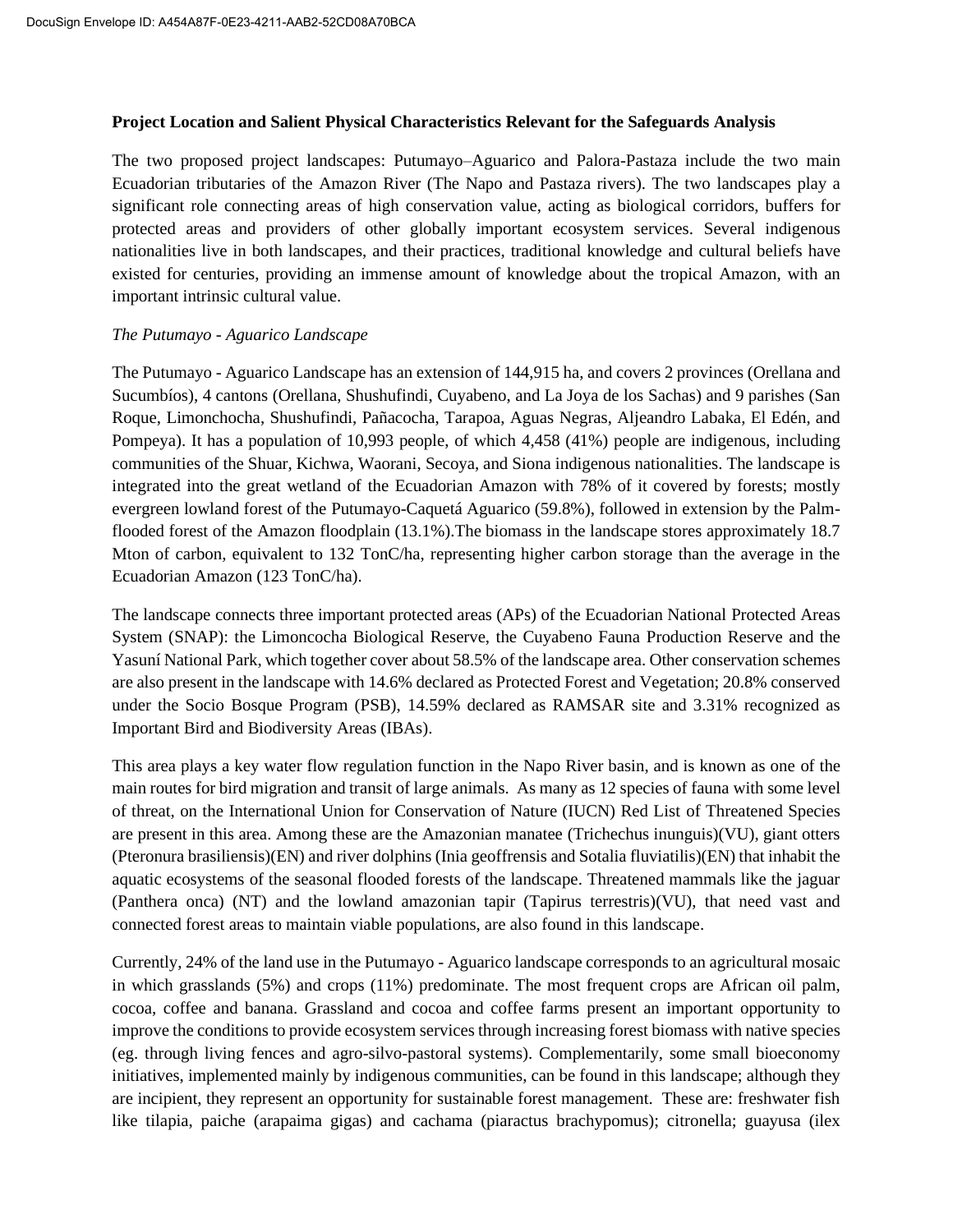guayusa); ungurahua (oenocarpus bataua); turmeric, ishpingo (amazon cinnamon); morete (mauritia flexuosa); sacha inchi (amazon peanut); and community nature-based tourism.

All these characteristics make the Putumayo-Aguarico an important landscape for maintaining and restoring connectivity in order to guarantee the continuity of ecosystems, organisms' mobility, as well as energy flows and functional processes such as genetic exchange or species exchange. Consequently, this area was identified in 2013 by the Ministry of Environment and Water (MAAE) as a priority area for the establishment of a connectivity corridor.

## *The Palora - Pastaza Landscape*

The Palora - Pastaza landscape comprises 2 provinces (Pastaza and Morona Santiago), 4 cantons (Pastaza, Palora, Huamboya and Pablo Sexto) and 6 parishes (Simón Bolivar, Sarayacu, Arapicos, 16 de Agosto, Huamboya, and Pablos Sexto), and covers an area of 178,129 ha, most of which is covered by forests (86% of the landscape), followed by grasslands with 9% of the territory, and just 0.4% of land dedicated to crops: cassava, sugar cane, banana, and the most recent and expanding is pitahaya. As in the Putumayo-Aguarico landscape, some incipient bioeconomy initiatives can be found in this landscape based on the use of ungurahua (oenocarpus bataua), morete (mauritia flexuosa), cachama (piaractus brachypomus), vanilla, sacha inchi (amazon peanut), ginger and community nature-based tourism; they are implemented mainly by indigenous communities. The population inside the landscape is 10,137, of whom 7,737 (76%) belong to the indigenous Shuar, Achuar and Kichwa nationalities.

The Palora – Pastaza Landscape plays a significant role in regulating the water flows that descend from the Andes and tribute to the Pastaza River. The landscape is also home to mainland forests, located in the foothills of the Andes, characterized by their high biodiversity and endemism levels. The most representative ecosystems are the Piemontano evergreen forest in the north of the eastern Andes mountain range (37%), the evergreen lowland forest of the Tiger-Pastaza (23%), flooded forest of the Amazon floodplain (10%), and the piedmont evergreen forest of the Condor-Kutukú mountain range (9%). Carbon storage in biomass in this landscape is approximately 21.4 Mton of carbon, equivalent to 121 TonC/ha.

Approximately 15% of the landscape is designated under national conservation categories (1.4% Protected Forests and Vegetation and 14% PSB), while 23% of the landscape area has international recognition of importance for the conservation of birds (Important Bird Areas, IBAs). Also, the landscape is part of the habitat of at least 17 species of fauna with some level of threat according to the IUCN Red list.

The spatial patterns of the recent deforestation areas (2014-2016) show a process of severe disconnection between the Amazon and the Andes. The high concentration of deforestation in the piedmont forests along the main access roads (i.e. Troncal Amazónica E45, Troncal Amazónica Alterna E45A, E10, E40, E451) has accentuated fragmentation in the Southern Amazon, particularly in the Kutukú mountain range where the Palora-Pastaza landscape is found. This generates a functional dismemberment of these areas with respect to the alluvial plain. Restoring connectivity between these areas is probably one of the main actions that will contribute to preserving the ecosystem integrity of the Amazon basin. Due to its strategic geographical location and its relatively high native forests cover, this landscape plays a key role as an ecological corridor between the Sangay National Park, several Protected Forest and Vegetation areas, and community forests under the PSB.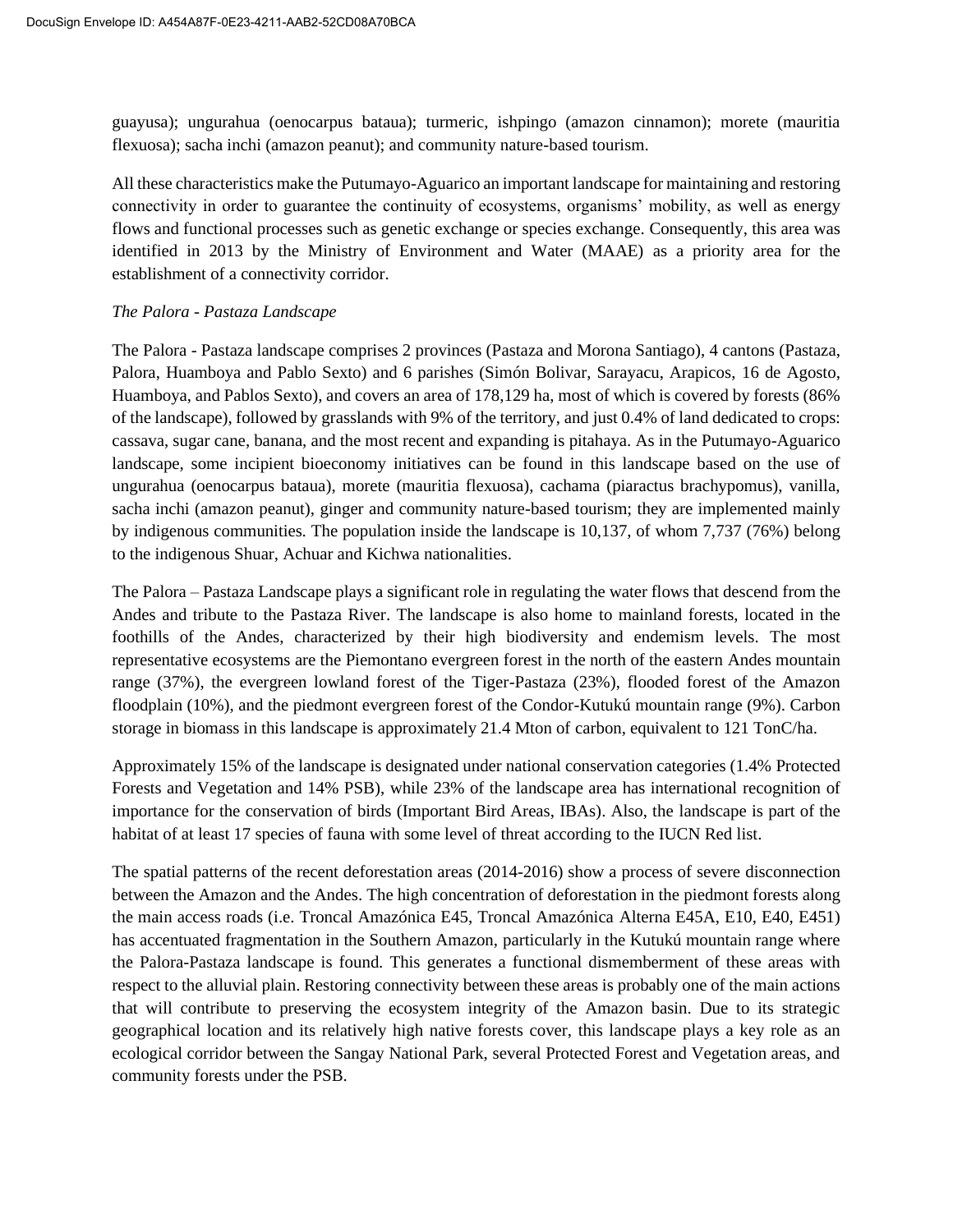| <b>Safeguards Standard</b>                | <b>Triggered</b> | <b>Explanation</b>                                                                                                                                                                                                                                                                                                                                                                                                                                                                                                                                                                                                                                             |
|-------------------------------------------|------------------|----------------------------------------------------------------------------------------------------------------------------------------------------------------------------------------------------------------------------------------------------------------------------------------------------------------------------------------------------------------------------------------------------------------------------------------------------------------------------------------------------------------------------------------------------------------------------------------------------------------------------------------------------------------|
| Natural Habitats                          | Yes              | Overall, activities of the project will produce significant<br>benefits<br>and<br>conservation<br>any potential adverse<br>environmental impacts<br>human populations or<br>on<br>environmentally important areas are expected to be very<br>limited. While there shall be no conversion or degradation<br>of natural habitats, this Standard has been triggered as a<br>precaution since there will be site-specific activities<br>relating to productive landscapes under Component 2.                                                                                                                                                                       |
| <b>Indigenous Peoples</b>                 | Yes              | This Standard is triggered because indigenous peoples<br>lands are found in both project landscapes. The indigenous<br>communities of the Putumayo - Aguarico Landscape<br>include Shuar, Kichwa, Waorani, Secoya, and Siona<br>indigenous nationalities. The indigenous communities of<br>the Palora - Pastaza Landscape include Shuar, Achuar and<br>Kichwa nationalities. As the specific activities and<br>locations of said activities are not yet defined, an<br>Indigenous Peoples Planning Framework will be prepared<br>as part of the ESMF to conform to WWF's Environment<br>and Social Safeguards Framework.                                       |
| Restriction of Access and<br>Resettlement | Yes              | There will be no land acquisition or involuntary<br>resettlement of individuals and/or families under the<br>proposed project. While the proposed project will not<br>cause displacement of people from their homes, the<br>Standard is triggered because designating connectivity<br>corridors may restrict or prohibit the extraction of<br>resources in certain areas of the corridors, thereby<br>restricting access to resources required for the subsistence<br>and cultural maintenance of the affected populations. A<br>Process Framework will be prepared as part of the ESMF<br>to conform to WWF's Environment and Social Safeguards<br>Framework. |
| Community Health, Safety and<br>Security  | N <sub>o</sub>   | This Standard is not triggered as the project is highly<br>unlikely to have an impact on community health, safety,<br>and security.                                                                                                                                                                                                                                                                                                                                                                                                                                                                                                                            |
| Pest Management                           | N <sub>o</sub>   | The activities are not expected to trigger the Standard on<br>Pest Management. While the project might support native<br>plant nurseries (under Component 2), it will not support<br>the procurement or use of pesticides or other agricultural                                                                                                                                                                                                                                                                                                                                                                                                                |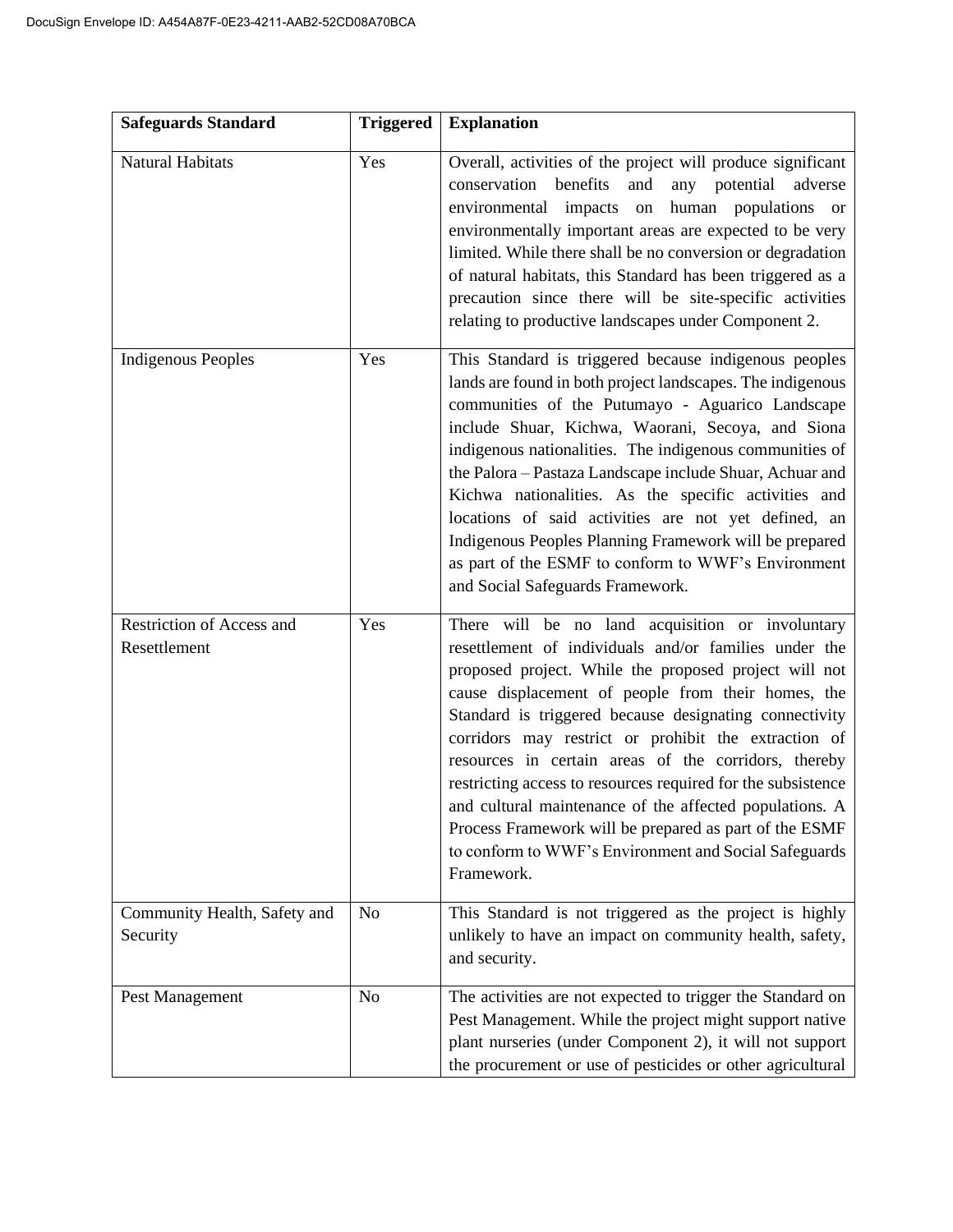|                           |    | chemicals, or lead to the increased use of such chemicals.<br>The ESMF will include guidance to this effect. |
|---------------------------|----|--------------------------------------------------------------------------------------------------------------|
| <b>Cultural Resources</b> | No | This Standard is not triggered as the project is highly<br>unlikely to have an impact on cultural resources. |

# **Summary of Key Safeguards Issues**

**Describe any safeguard issues and impacts associated with the proposed project. Identify and describe any potential large scale, significant and/or irreversible impacts:**

The project expects to achieve improved conservation and sustainable use of natural resources as its long-term impact of project interventions, which will be both environmentally and socially positive. There are no potential large scale, significant or irreversible impacts.

The largest safeguard consideration in this project is seeking the consent of the Indigenous communities in the two project areas to participate in the planned connectivity corridor. Details on how this will be accomplished are outlined in the next section.

# **Describe measures taken by the Project Team to address safeguard policy issues. Provide an assessment of borrower capacity to plan and implement the measures described:**

Throughout the development of the project strategy, the gender, safeguards, and stakeholder engagement consultant advised the project team on how to appropriately incorporate safeguards especially regarding Indigenous People and FPIC. The project budget includes the following:

- Costs for a full-time gender and environmental and social safeguards specialist to work with the PMU and field office for 4 years of the project period; and
- Budget for travel costs, workshops and meetings for safeguards monitoring

The inclusion of a Safeguards and Gender Specialist on the PUM for the project is a vital measure the project team has taken to ensure they have the capacity to address safeguards policy issues. Their role will be to ensure that FPIC processes are adequately incorporated and documented in the design and selection of the connectivity corridors; identify entry points and mainstreams gender and safeguards where needed; ensure equitable benefit distribution; and ensure Safeguard recommendations are fully complied with, including in design and implementation of the capacity-building modules, connectivity corridor governance platforms and monitoring and evaluation tools.

As mentioned above, the largest safeguard challenge of the project is seeking the consent of Indigenous communities in the project areas for their participation in the connectivity corridors. The project has outlined specific actions it will take to ensure this is a community-driven process. To carry out this process, a participatory methodology will be developed that includes the following phases:

- Organizing the Free, Prior and Informed Consent process according to the statutes, governance and decision-making processes of each indigenous organization.
- Socialize the objectives of the consultation, taking into account inclusive and culturally appropriate language and methods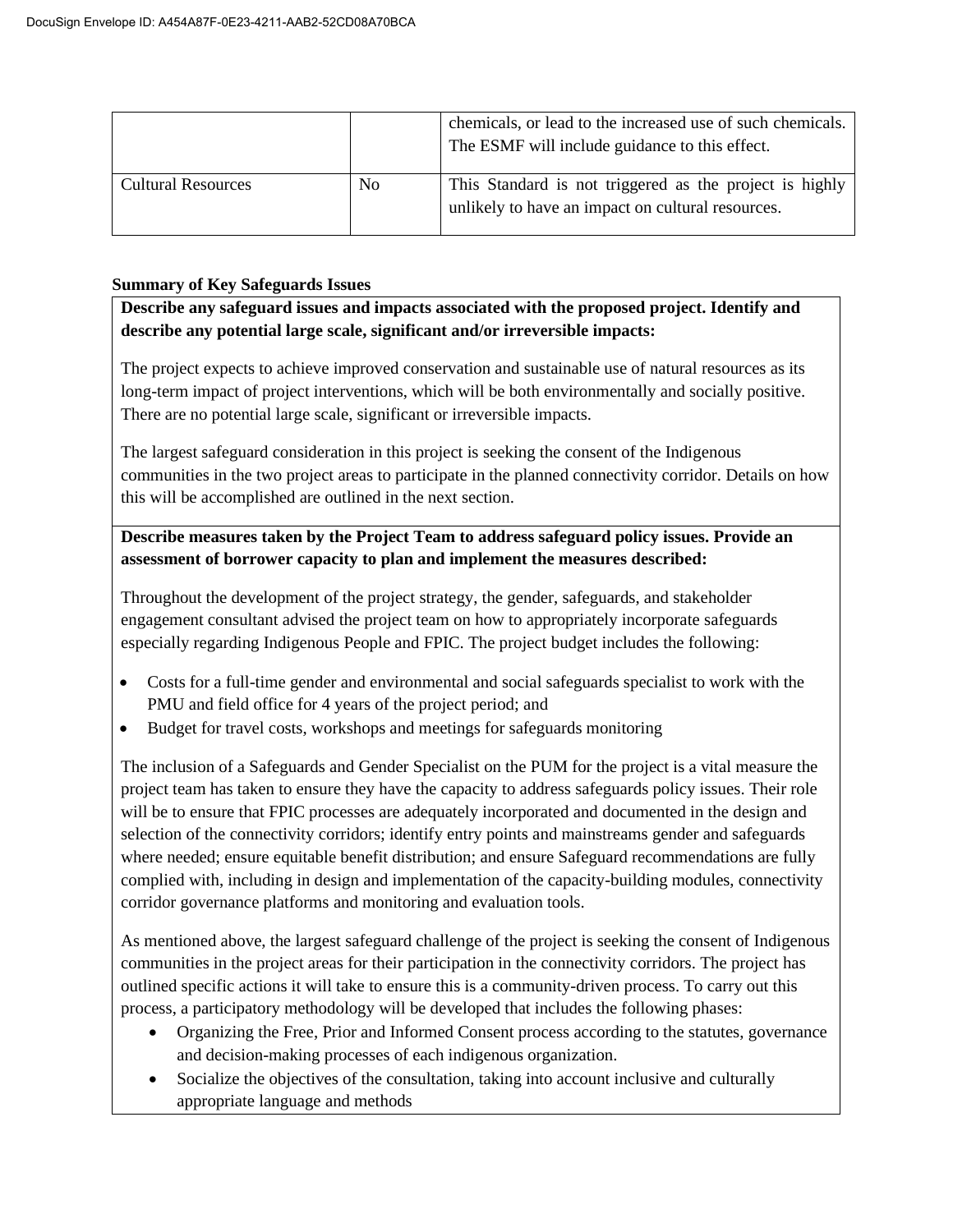- Development of FPIC processes
- Systematization of the process and the results obtained
- Development of a plan to enhance benefits and mitigate social risks that includes gender recommendations

Additionally, the project has specific FPIC trainings included in the activity workplan and budget for both field offices, clear requirements for FPIC documentation and stakeholder consultations (which will be reported disaggregated per gender).

Finally, specific risks and mitigation measures related to COVID are clearly laid out.

**Identify the key stakeholders and describe the mechanisms for consultation and disclosure on safeguard policies, with an emphasis on potentially affected people:**

Key stakeholders include:

- Ecuadorian Government Ministries/departments, including: Department of Agriculture and Livestock (MAG), Ministry of Environment, Water and Ecological Transition (MAATE), the Technical Secretariat of the Amazon, and Decentralized Autonomous Governments for various regions(GAD)
- Regional or national Indigenous organizations, including: COICA- Coordinator of Indigenous Organizations of the Amazon River Basin and CONFENIAE - Confederation of Indigenous Nationalities of the Ecuadorian Amazon
- Amazonian Indigenous organizations, including: FONAKISE: Kichwa Nation of Ecuador, SIEKOPAI: Secoya Nation, NAE: Achuar Nation of Ecuador, FICSH: Federation of Indigenous Shuar Communities, ONWO: Waorani Nation, and NOAIKE: Cofán Nation, AMWAE: Association of Waorani Women of Ecuador
- NGO's, including: Fundación Ecociencia, Fundación Pachamama, Fundación Futuro Latinoamericano, HIVOS, Wildlife Conservation Society (WCS), Naturaleza y Cultura Internacional (NCI), and Fundación Aliados
- International Development Agencies, including: GIZ, GEF Small Grants Programme, UNDP

During the development phase, consultations with all of these stakeholders took place, though COVID protocols in-country were an inhibiting factor in the depth of consultations, especially for Indigenous communities in more remote areas of the project locations. However, some consultations did take place, and their key expectations and concerns were incorporated into project planning and the SEP (including access to direct benefits and incorporation of their knowledge on sustainable production).

For all indigenous organization and nations, the SEP highlights that for the selection of corridors in each landscape, the project will ensure that the FPIC process is implemented before selecting each connectivity corridor. There is a strong emphasis on community consultations within the first 6 months of the project, to ensure that the project activities meet community needs and expectations as well. Similarly, if the communities have given their consent to participate in a prioritized corridor, they will participate within the governance platforms, activity prioritization processes within their territories, and other coordination spaces. The budget and workplan also highlights FPIC training workshops in both project areas, to ensure effective FPIC processes are part of the project implementation.